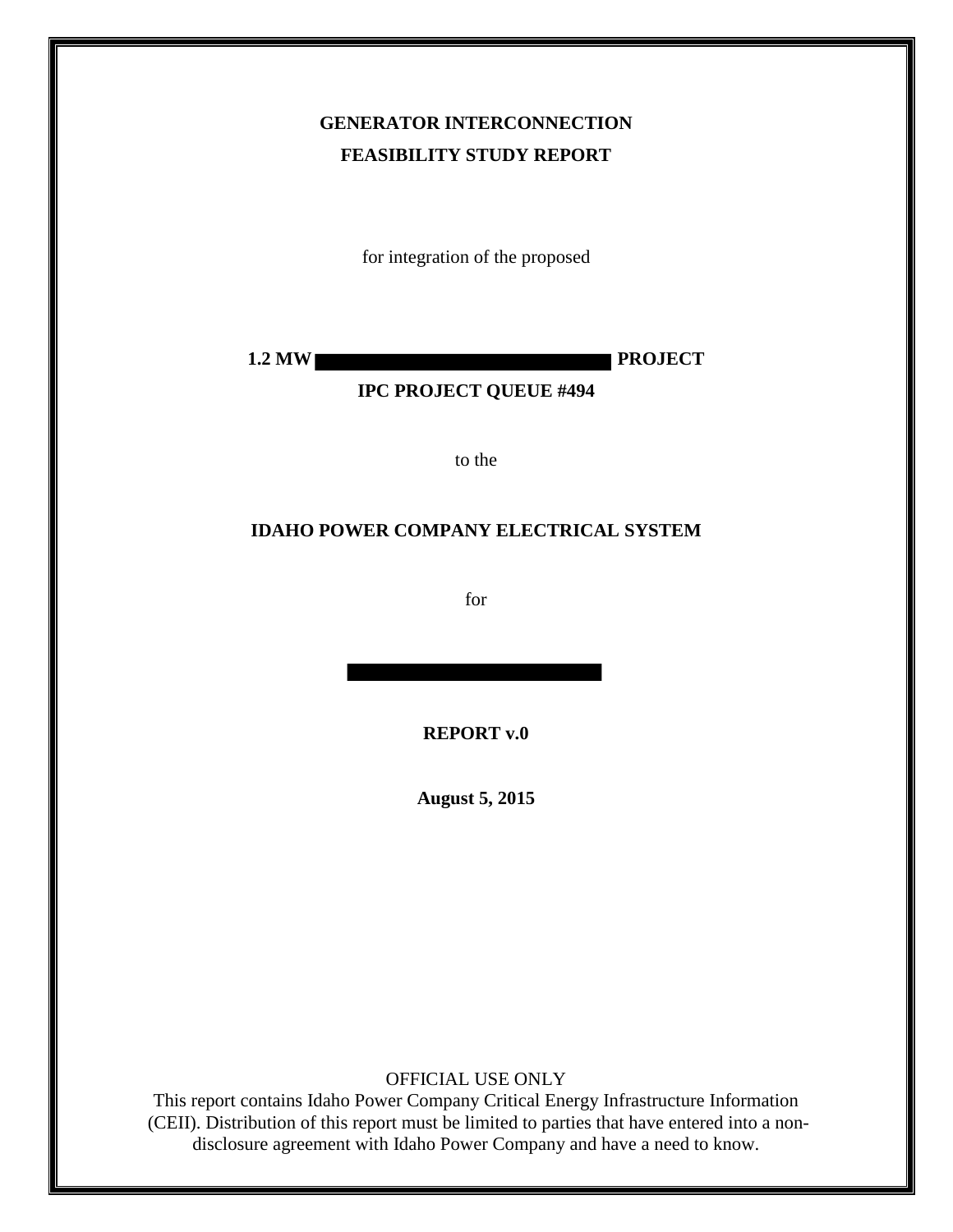# **Revision History**

| <b>Date</b> | <b>Revision</b> | Initials | <b>Summary of Changes</b> |
|-------------|-----------------|----------|---------------------------|
| 08/05/15    |                 | AV       | Feasibility Report.       |

1.2 MW Project Feasibility Study Report in the study of the study of the study Report in the study Report in the study Report in the study Report in the study Report in the study Report in the study Report in the study Report in the stud

OFFICIAL USE ONLY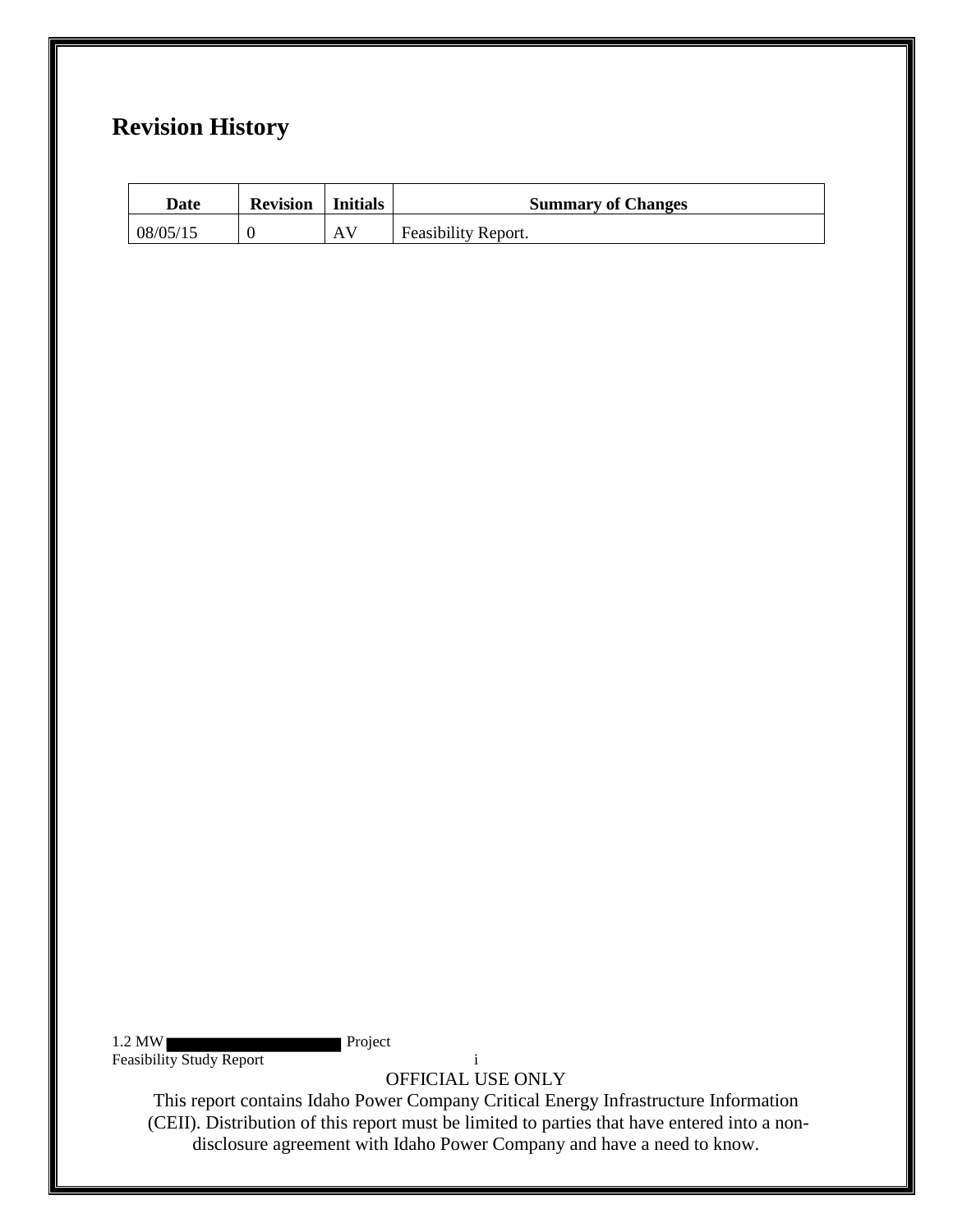# **Table of Contents**

| 1.0     |  |
|---------|--|
| 2.0     |  |
| 3.0     |  |
| 4.0     |  |
| 5.0     |  |
| 6.0     |  |
| 7.0     |  |
| 8.0     |  |
| 9.0     |  |
| 10.0    |  |
| 11.0    |  |
|         |  |
| $A-1.0$ |  |
| $A-2.0$ |  |
| $A-3.0$ |  |
|         |  |
| $B-1.0$ |  |
| $B-2.0$ |  |

1.2 MW Project Feasibility Study Report ii

OFFICIAL USE ONLY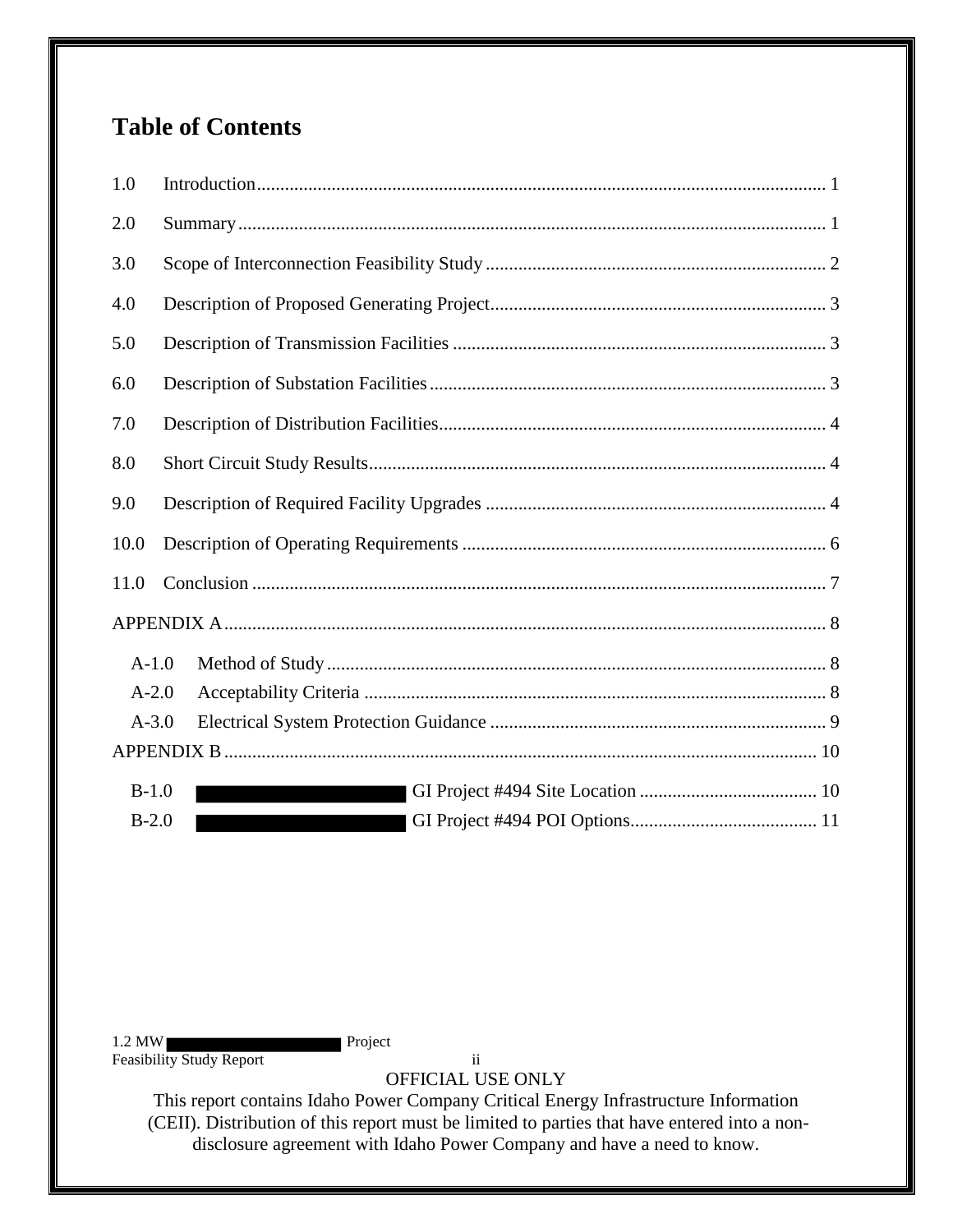# **List of Tables**

# **List of Figures**

| Figure 1 Location of |  |
|----------------------|--|
|                      |  |

1.2 MW Feasibility Study Report iii

OFFICIAL USE ONLY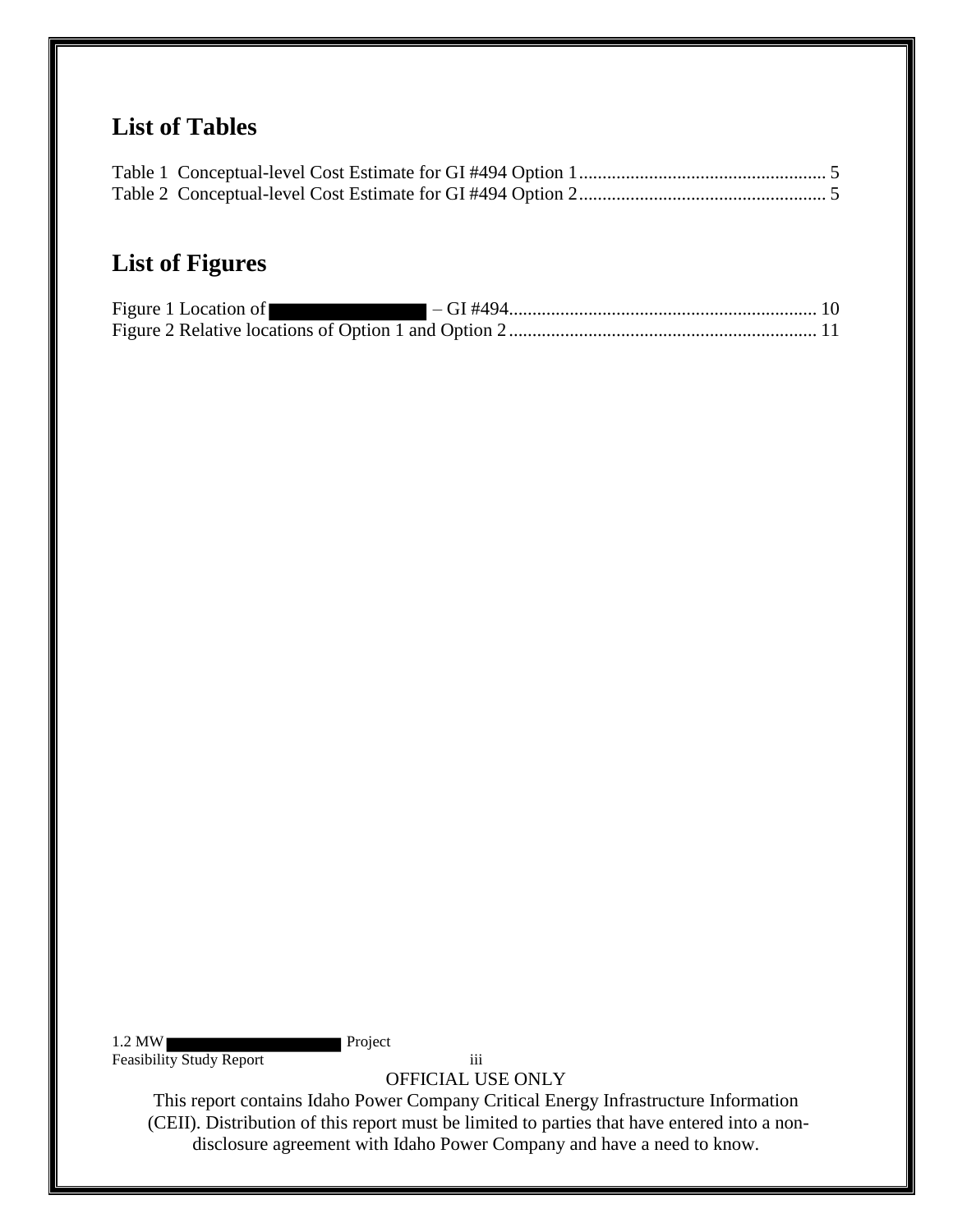### <span id="page-4-0"></span>**1.0 Introduction**

 has contracted with Idaho Power Company (IPC) to perform a Generator Interconnection Feasibility Study for the integration of the proposed 1.2 MW project (the Project). The Project is located in IPC's Southern Region approximately of the intersection of in

in Lincoln County, Idaho (See Figure 1: Location of

GI #494 in Appendix B). The Project is Generation Interconnect (GI) queue number 494 (GI #494).

The Project has applied to connect to the Idaho Power distribution system for an injection of 1.2 MW at a single Point of Interconnection (POI) at a 34.5 kV voltage level. The POI is located within the feeder boundary approximately of the set of the set of the set of the set of the set of the set of the set of the set of the set of the set of the set of the set of the set of the set of the set of the set of th substation.

 has requested that IPC study two options for the interconnection of the project. In the first option (Option 1), the POI is at the end of the existing three phase circuit and builds a new three phase line to the intersection of **The coordinates used for Option 1 POI are:** .

In the second option (Option 2), the POI is at the Project location and IPC rebuilds the existing single-phase circuit as a three-phase circuit (See Figure 2: Relative Location of Option 1 and Option 2 in Appendix B). The coordinates used for Option 2 POI are .

This report documents the basis for and the results of this feasibility study for the GI #494 Generation Interconnection Customer. The report describes the proposed project, the determination of project interconnection feasibility and estimated costs for integration of the Project to the Idaho Power System. This report satisfies the feasibility study requirements of the Idaho Power Tariff

#### <span id="page-4-1"></span>**2.0 Summary**

The feasibility of interconnecting the 1.2 MW kV distribution feeder was evaluated.

The power flow analysis indicated that interconnecting the project is feasible.

1.2 MW Project Feasibility Study Report 1

OFFICIAL USE ONLY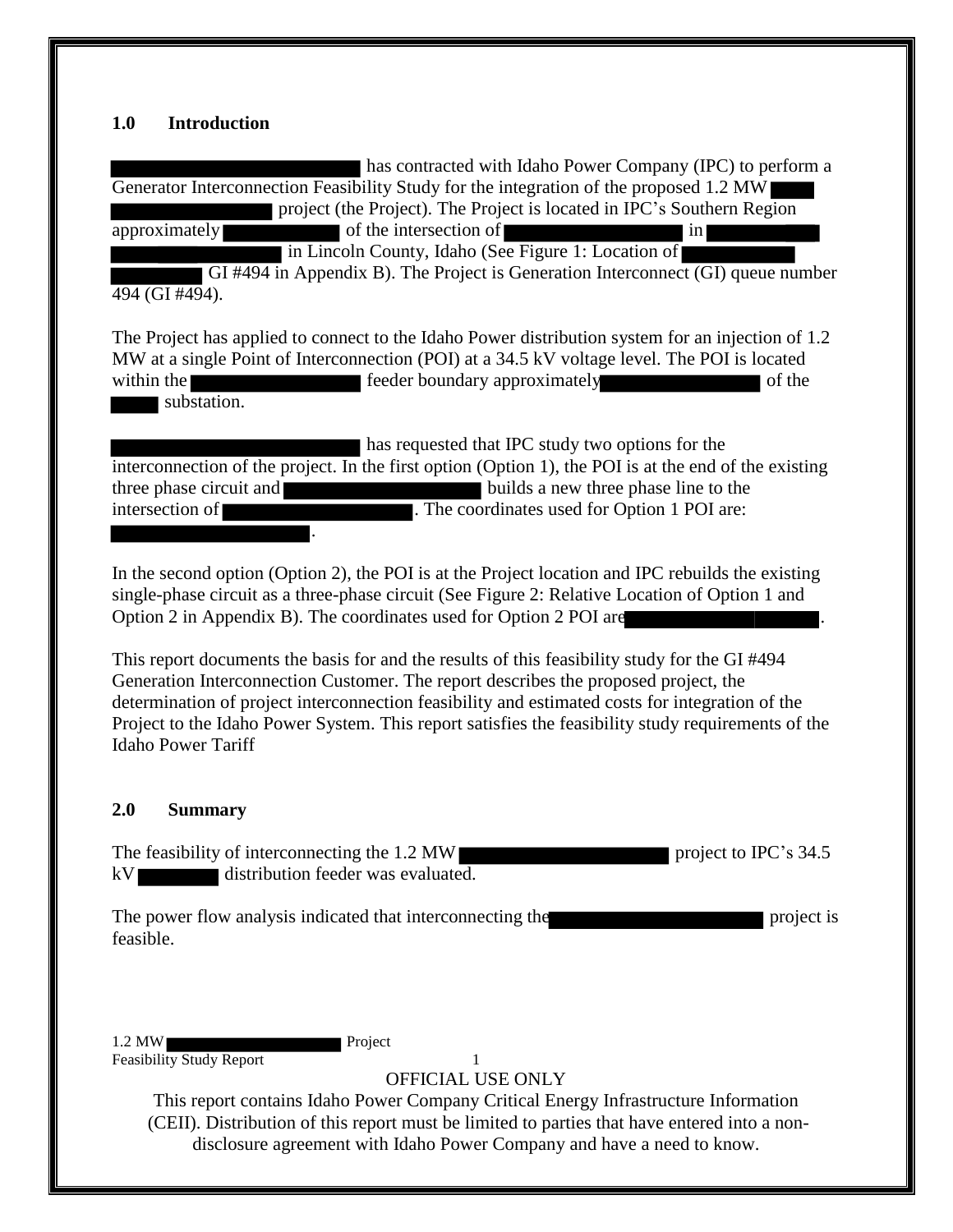A Transmission System Impact Study is required to determine if any additional network upgrades are required to integrate the Project into the IPC transmission system and to evaluate system impacts such as thermal, voltage, transient stability, and reactive margin. Generator interconnection service, either as an Energy Resource or a Network Resource, does not in any way convey any right to deliver electricity to any specific customer or point of delivery.

Additionally, a Distribution System Impact Study will be required.

The total preliminary cost estimate to interconnect the project to the project to the distribution feeder is \$297,000 for Option  $\overline{1}$  and \$753,000 for Option  $\overline{2}$  and includes the following tasks:

Option 1

- Install a four-pole 34.5 kV generation interconnection package at the POI. This includes an SEL-421 protective relay, which requires 3-phase potential transformers (PTs), 3 phase current transformers (CTs), and remote connectivity. Additionally, a single-phase PT shall be installed on the interconnect customer side of the IPC recloser.
- Replace fuse with a sectionalizer.

Option 2

- Install a four-pole 34.5 kV generation interconnection package at the POI. This includes an SEL-421 protective relay, which requires 3-phase potential transformers (PTs), 3 phase current transformers (CTs), and remote connectivity. Additionally, a single-phase PT shall be installed on the interconnect customer side of the IPC recloser.
- Relocate step-down transformer 0.1 miles west of its current location.
- Rebuild 1.27 miles of existing single phase circuit with three phase circuit.
- Install a new single phase step-down transformer.
- Replace fuse with a sectionalizer.

The cost estimate includes direct equipment and installation labor costs, indirect labor costs and general overheads, and a contingency allowance. These are cost estimates only and final charges to the customer will be based on the actual construction costs incurred. It should be noted that the preliminary cost estimate of \$297,000 for Option 1 and \$753,000 for Option 2 does not include the cost of the customer's owned equipment to construct the generation site or required communication circuits.

## <span id="page-5-0"></span>**3.0 Scope of Interconnection Feasibility Study**

1.2 MW Project Feasibility Study Report 2

OFFICIAL USE ONLY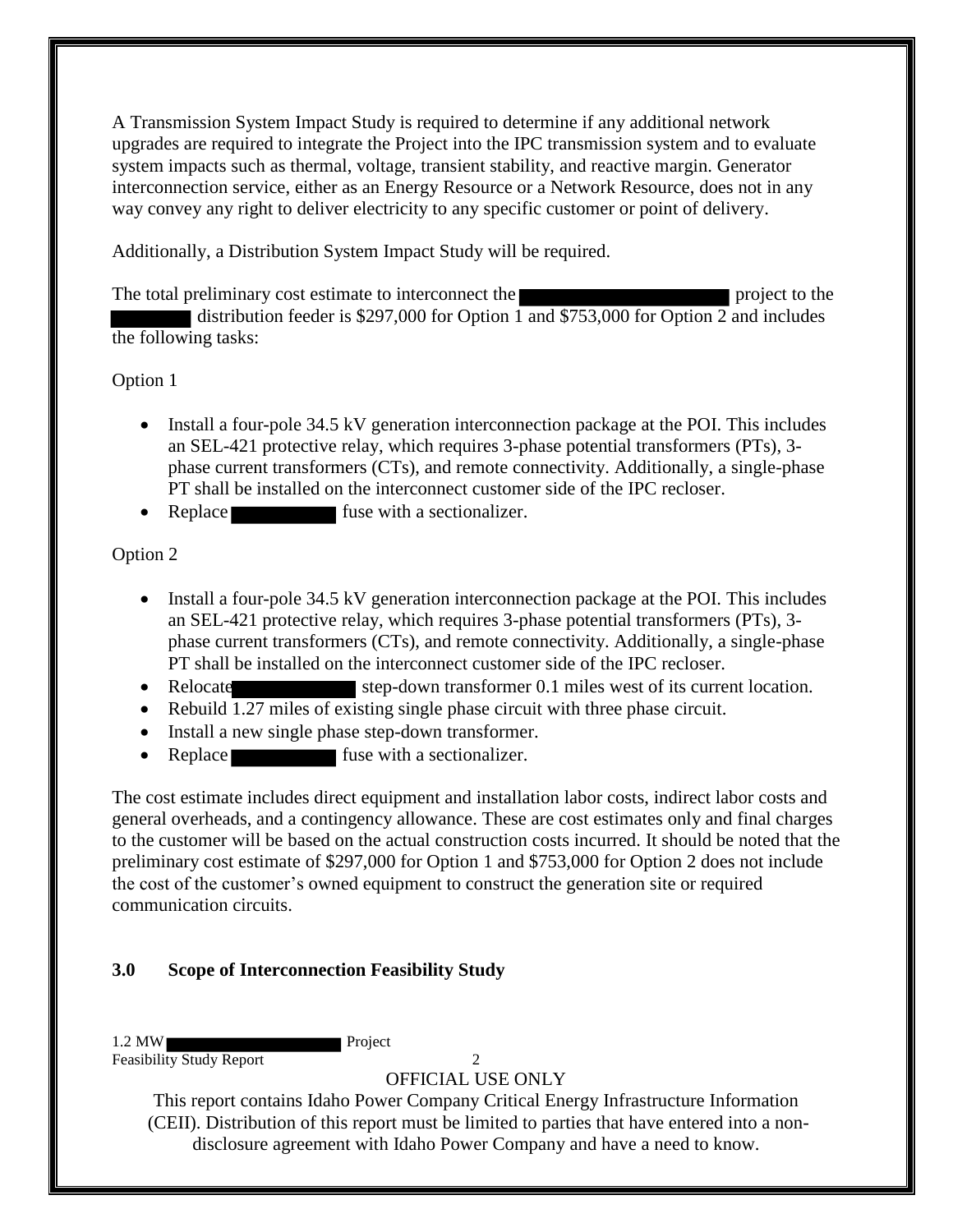The Interconnection Feasibility Study was done and prepared in accordance with Idaho Power Company Standard Generator Interconnection Procedures to provide a preliminary evaluation of the feasibility of the interconnection of the proposed generating project to the Idaho Power system. As listed in the Interconnection Feasibility Study agreement, the Interconnection Feasibility Study report provides the following information:

- preliminary identification of any circuit breaker short circuit capability limits exceeded as a result of the interconnection;
- preliminary identification of any thermal overload or voltage limit violations resulting from the interconnection; and
- preliminary description and non-binding estimated cost of facilities required to interconnect the Small Generating Facility to the IPC system and to address the identified short circuit and power flow issues.

All other proposed generation projects prior to the Project in the Generator Interconnect queue were considered in this study**.** A current list of these projects can be found in the Generation Interconnection folder located on the Idaho Power web site at the link shown below:

## **[http://www.oatioasis.com/ipco/index.html.](http://www.oatioasis.com/ipco/index.html)**

## <span id="page-6-0"></span>**4.0 Description of Proposed Generating Project**

, GI #494, consists of a single 1.2 MW synchronous generator which requested to connect to Idaho Power's 34.5 kV distribution system. It is located approximately substation.

Idaho Power requires the step-up transformer to have wye-grounded to either wye-grounded or wye-ungrounded connections with the Idaho Power side always a wye-grounded connection.

Any ground fault current contribution shall be limited to 20A at the point of interconnection.

## <span id="page-6-1"></span>**5.0 Description of Transmission Facilities**

A Transmission System Impact Study will be required to determine the specific network upgrades required to integrate the full project output of 1.2 MW.

## <span id="page-6-2"></span>**6.0 Description of Substation Facilities**

Idaho Power's substation is located in Lincoln County, Idaho. The existing substation transformer , is a 43.8-13.2 kV transformer rated for 14 MVA.

1.2 MW Feasibility Study Report 3

## OFFICIAL USE ONLY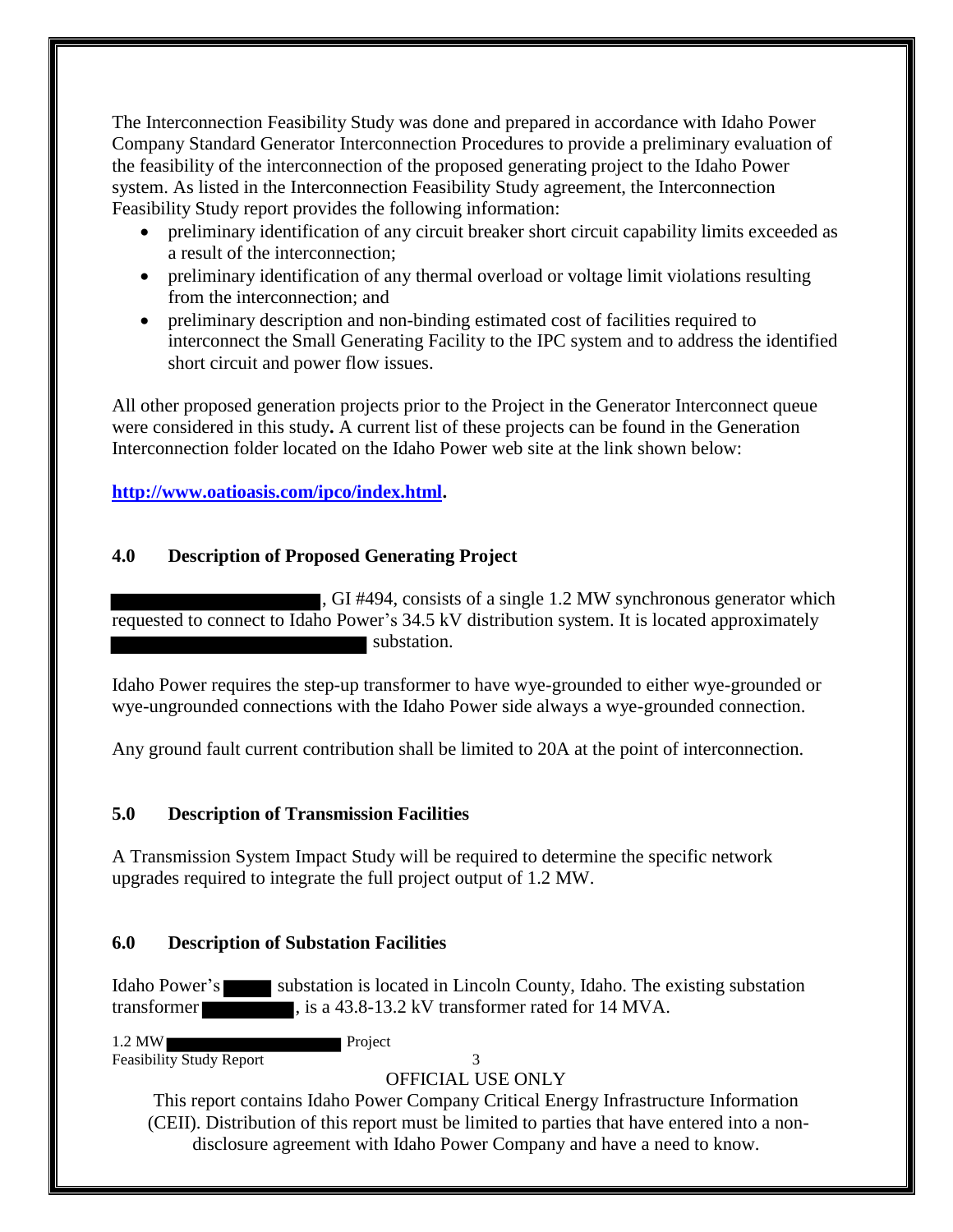## <span id="page-7-0"></span>**7.0 Description of Distribution Facilities**

The requested POI for the Project is within the distribution feeder boundary. This is a grounded-wye feeder operating at 34.5 kV.

Refer to Appendix A, Section 3, for additional grounding requirements.

## <span id="page-7-1"></span>**8.0 Short Circuit Study Results**

The fault current contribution from the synchronous generator does not exceed any circuit breaker rating.

## <span id="page-7-2"></span>**9.0 Description of Required Facility Upgrades**

In addition to a Transmission System Impact Study, a Distribution System Impact Study will be required to evaluate distribution operational concerns, mitigation options, and costs if the Project chooses to continue to the next phase of the study process.

The following upgrades will be required to IPC-owned facilities to facilitate the interconnection of GI  $#494$ :

Option 1: POI at existing three phase circuit

- Install a four-pole 34.5 kV generation interconnection package at the POI. This includes an SEL-421 protective relay, which requires 3-phase potential transformers (PTs), 3 phase current transformers (CTs), and remote connectivity. Additionally, a single-phase PT shall be installed on the interconnect customer side of the IPC recloser.
- Replace fuse with a sectionalizer.

Option 2: Three phase extension to POI

- Install a four-pole 34.5 kV generation interconnection package at the POI. This includes an SEL-421 protective relay, which requires 3-phase potential transformers (PTs), 3 phase current transformers (CTs), and remote connectivity. Additionally, a single-phase PT shall be installed on the interconnect customer side of the IPC recloser.
- Relocate step-down transformer 0.1 miles west of its current location.
- Rebuild 1.27 miles of existing single phase circuit with three phase circuit.
- Install a new single phase step-down transformer.
- Replace fuse with a sectionalizer.

1.2 MW Project

#### Feasibility Study Report 4 OFFICIAL USE ONLY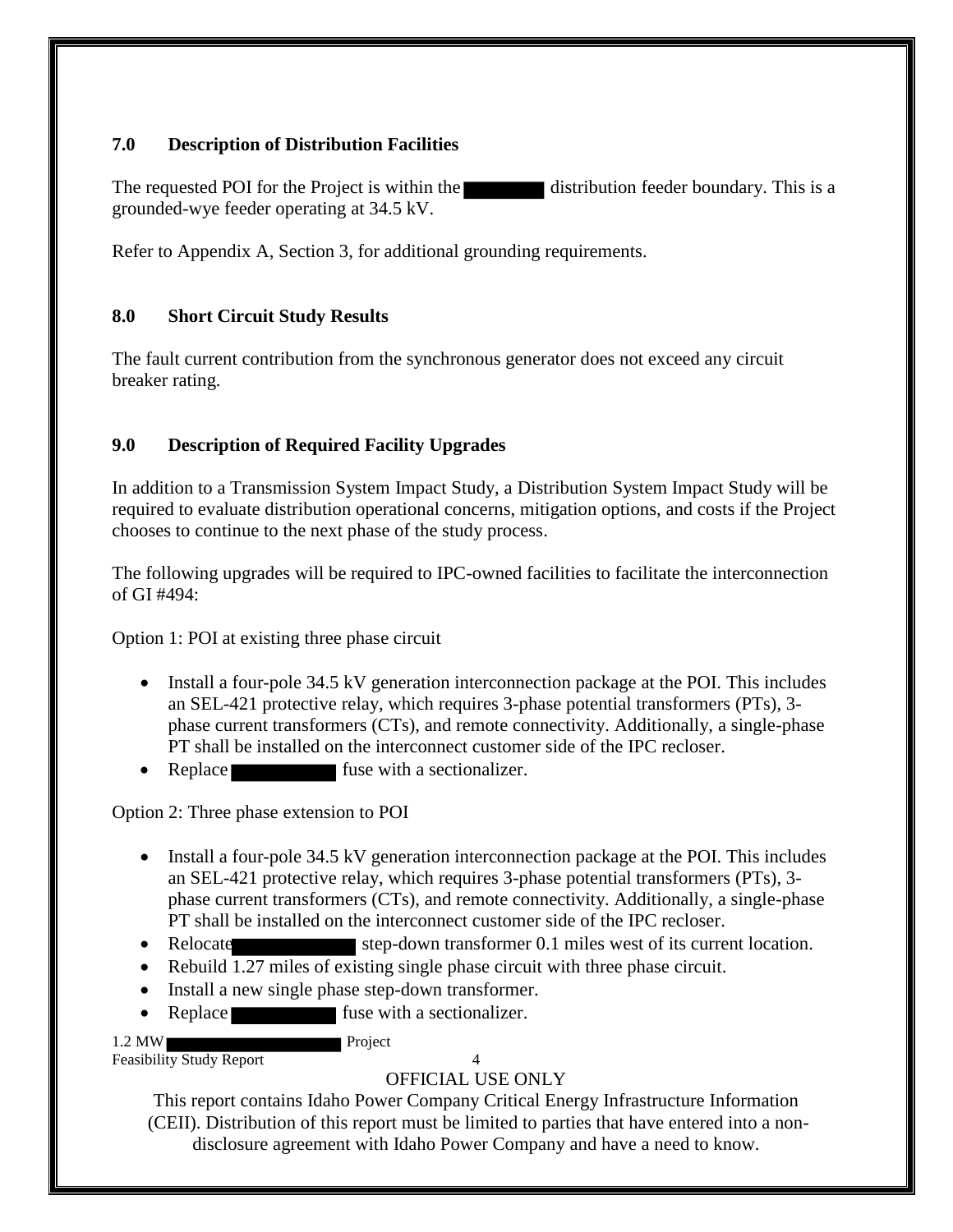See the conceptual-level cost estimate in Table 1 for Option 1.

<span id="page-8-0"></span>

| <b>Item of Work</b>                                      | <b>Estimate</b> |
|----------------------------------------------------------|-----------------|
| Generation interconnection and protection package        | \$175,000       |
| Substation upgrades                                      | \$6,500         |
| Distribution upgrades                                    | \$24,500        |
| Transmission upgrades (1)                                | TBD in SIS      |
| Unloaded costs                                           | \$206,000       |
| Contingency 20% (2)                                      | \$41,200        |
| Total unloaded costs                                     | \$247,200       |
| Overheads $(3)$                                          | \$49,800        |
| Total loaded costs                                       | \$297,000       |
| Total Conceptual-level Cost Estimate in 2015 dollars (4) | \$297,000       |

Table 1 Conceptual-level Cost Estimate for GI #494 Option 1

Table 2 Conceptual-level Cost Estimate for GI #494 Option 2

<span id="page-8-1"></span>

| <b>Item of Work</b>                                      | <b>Estimate</b> |
|----------------------------------------------------------|-----------------|
| Generation interconnection and protection package        | \$175,000       |
| Substation upgrades                                      | \$6,500         |
| Distribution upgrades                                    | \$341,500       |
| Transmission upgrades (1)                                | TBD in SIS      |
| Unloaded costs                                           | \$523,000       |
| Contingency 20% (2)                                      | \$104,600       |
| Total unloaded costs                                     | \$627,600       |
| Overheads $(3)$                                          | \$125,400       |
| <b>Total loaded costs</b>                                | \$753,000       |
| Total Conceptual-level Cost Estimate in 2015 dollars (4) | \$753,000       |

1.2 MW Feasibility Study Report 5

OFFICIAL USE ONLY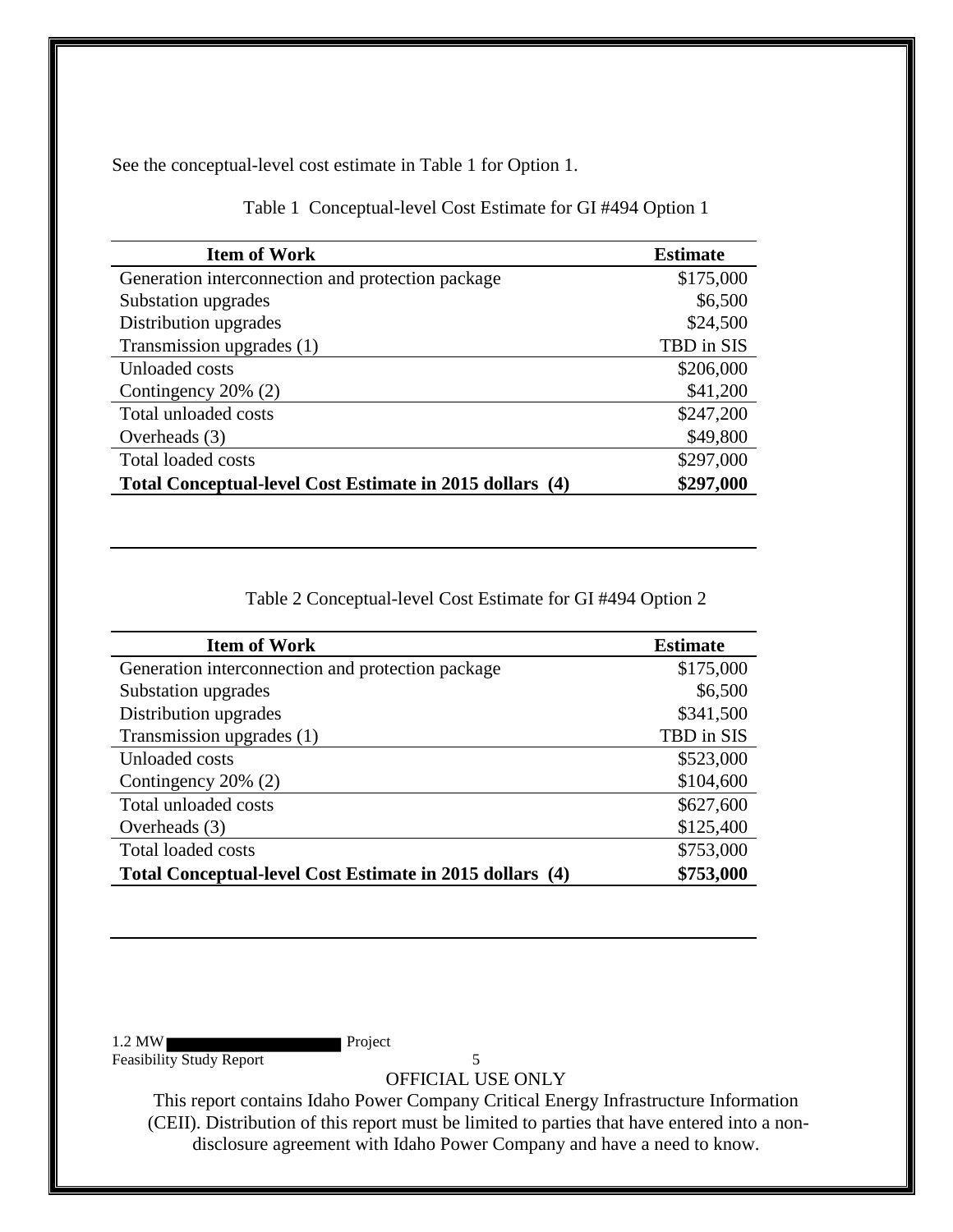(1) Upgrades to the 46 kV transmission system may be required and would be identified in the Transmission System Impact Study. The given estimate does not include any potential upgrades to the 46 kV system.

(2) Contingency is added to cover the unforeseen costs in the estimate. These costs can include unidentified design components, material cost increases, labor estimate shortfalls, etc.

(3) Overhead costs cover the indirect costs associated with the Project.

(4) This cost estimate includes direct equipment, material, labor, overheads, and contingency as shown.

- Note that these estimates do not include the cost of the customer's equipment/facilities or required communication circuits for SCADA and metering.
- Note that the overhead rates are subject to change during the year.
- These are estimated costs only and final charges to the customer will be based on the actual construction costs incurred.
- These are non-binding conceptual level cost estimates that will be further refined upon the request and completion of Transmission and Distribution Facility Studies.

#### <span id="page-9-0"></span>**10.0 Description of Operating Requirements**

At rated power output (1.2 MW), the Project must be able to continuously provide a power factor operating range of 0.9 leading to 0.9 lagging at the POI.

Identification of any additional equipment required at the plant to meet Idaho Power reactive power capability interconnection requirements will be provided in the System Impact Study.

GI #494 will be required to control voltage in accordance with a voltage schedule as provided by Idaho Power Grid Operations.

Idaho Power's operations staff has raised concerns regarding the impact of the Project on (1) the number of LTC operations, (2) voltage fluctuation, (3) reactive support, (4) islanding, and (5) feeder losses. For these reasons, a Distribution System Impact Study will be required to evaluate these concerns, create mitigating options, and prepare costs. These preliminary results indicate that GI #494 will operate within an acceptable voltage range with the recommended upgrades. However, if the voltage falls outside of the acceptable range, reactive power and/or additional system upgrades are required to be implemented by GI #494 to aid in returning the POI voltage within the acceptable range.

Voltage flicker at startup and during operation will be limited to less than 5% as measured at the POI. The allowable voltage flicker limit is further reduced during operation due to multiple voltage fluctuations per hour or minute, per Idaho Power's T&D Advisory Information Manual. The Project is required to comply with the applicable voltage fluctuation limits found in IEEE Standard 1453-2004 IEEE Recommended Practice *for Measurement and Limits of Voltage Fluctuations and Associated Light Flicker on AC Power Systems.* 

1.2 MW Project Feasibility Study Report 6

#### OFFICIAL USE ONLY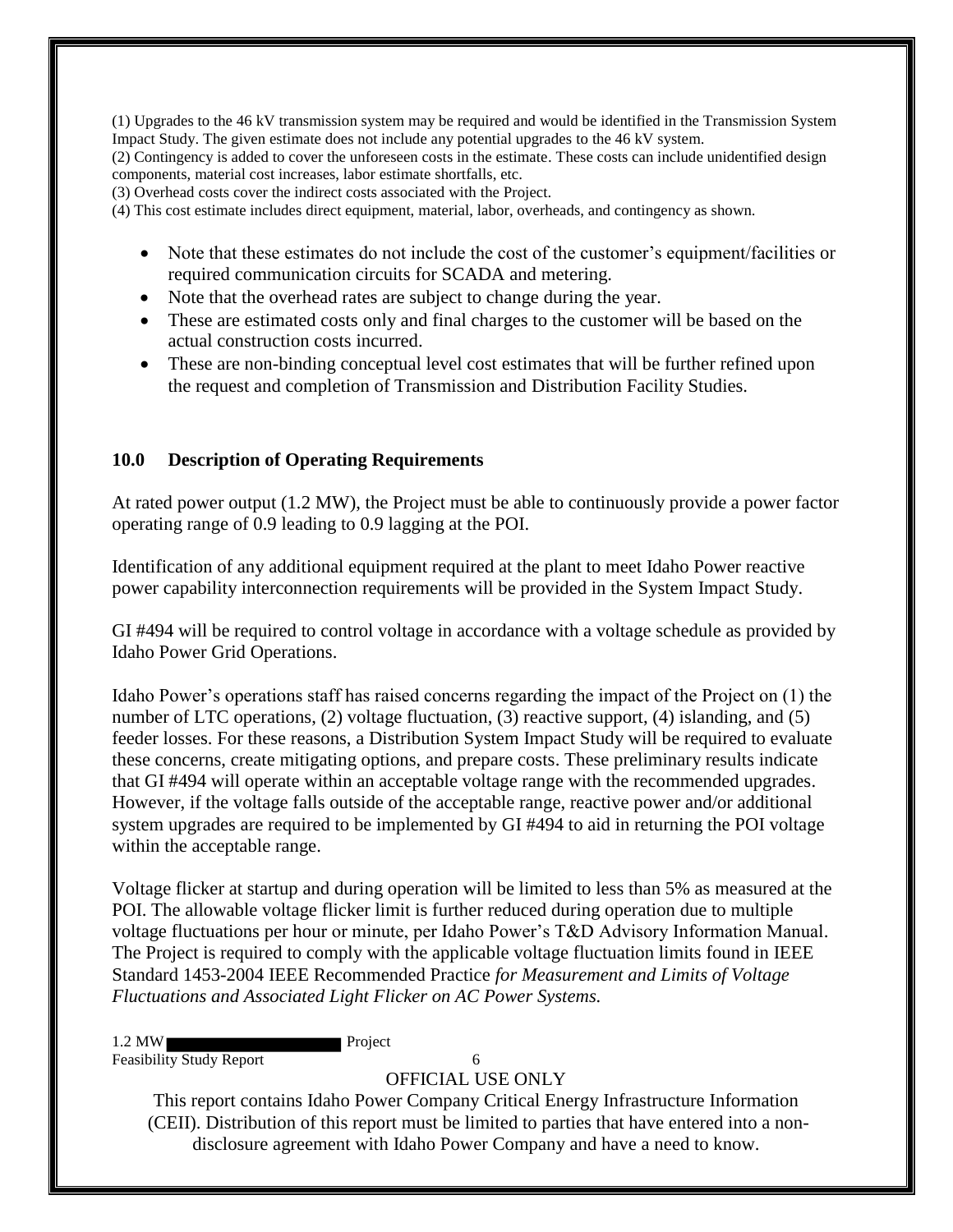The project is required to comply with the applicable Voltage and Current Distortion Limits found in IEEE Standard 519-1992 *IEEE Recommended Practices and Requirements for Harmonic Control in Electrical Power Systems*.

Additional operating requirements for the Project may be identified in the System Impact Study when it is performed.

## <span id="page-10-0"></span>**11.0 Conclusion**

The requested interconnection of the project, GI #494, to Idaho Power's system was studied. The Project interconnection request was evaluated for two different POI, both of them to the distribution feeder.

The results of this study work confirm that it is feasible to interconnect the project, GI #494, to the existing Idaho Power system. A Transmission and Distribution System Impact Study is required to determine the specific transmission network upgrades required to integrate the project as a Network Resource and to evaluate the system impacts such as thermal overload, voltage, transient stability, and reactive margin.

All generation projects in the area ahead of the Project in the IPC generation interconnection queue and their associated transmission system improvements were modeled in a preliminary power flow analysis to evaluate the feasibility of interconnecting GI #494. The results and conclusions of this feasibility study are based on the realization of these projects in the unique queue/project order.

The estimated cost to interconnect GI #494 to the IPC system at point of interconnection considered in this study is approximately \$297,000 for Option 1 and \$753,000 for Option 2.

Generator interconnection service, either as an Energy Resource or a Network Resource, does not in any way convey any right to deliver electricity to any specific customer or point of delivery. Transmission requirements to integrate the Project will be determined during the System Impact Study phase of the generator interconnection process.

1.2 MW Project Feasibility Study Report 7

OFFICIAL USE ONLY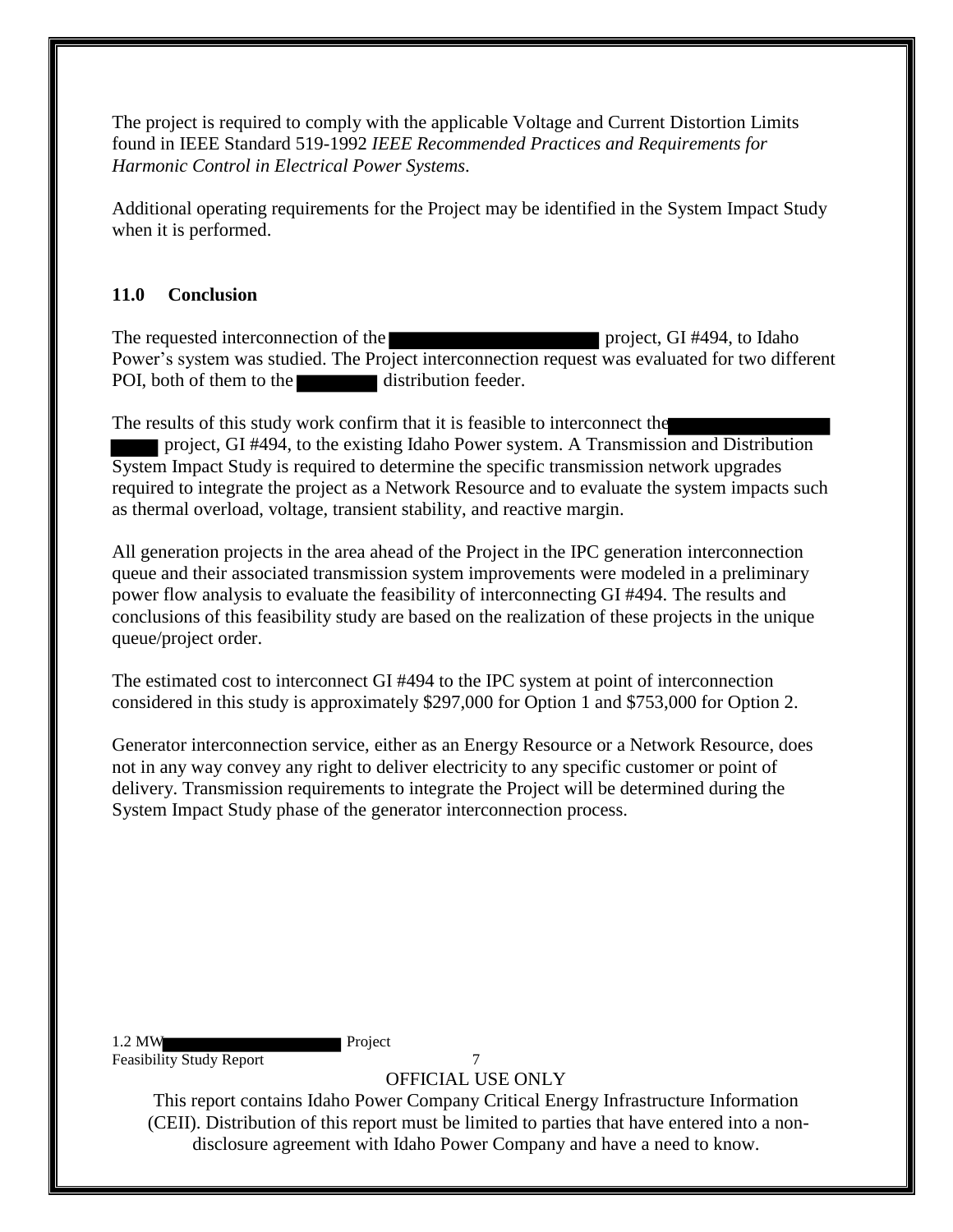## **APPENDIX A**

### <span id="page-11-1"></span><span id="page-11-0"></span>**A-1.0 Method of Study**

The Feasibility Study plan inserts the Project up to the maximum requested injection into the selected Western Electricity Coordinating Council (WECC) power flow case and then, using Power World Simulator or GE's Positive Sequence Load Flow (PSLF) analysis tool, examines the impacts of the new resource on Idaho Power's transmission system (lines, transformers, etc.) within the study area under various operating and outage scenarios. The WECC and Idaho Power reliability criteria and Idaho Power operating procedures were used to determine the acceptability of the configurations considered. The WECC case is a recent case modified to simulate stressed but reasonable pre-contingency energy transfers utilizing the IPC system. For distribution feeder analysis, Idaho Power utilizes Advantica's Synergi software and EPRI's OpenDSS software.

### <span id="page-11-2"></span>**A-2.0 Acceptability Criteria**

The following acceptability criteria were used in the power flow analysis to determine under which system configuration modifications may be required:

The continuous rating of equipment is assumed to be the normal thermal rating of the equipment. This rating will be as determined by the manufacturer of the equipment or as determined by Idaho Power. Less than or equal to 100% of continuous rating is acceptable.

Idaho Power's Voltage Operating Guidelines were used to determine voltage requirements on the system. This states, in part, that distribution voltages, under normal operating conditions, are to be maintained within plus or minus 5% (0.05 per unit) of nominal at each meter or POI on the feeder. Therefore, voltages greater than or equal to 0.95 pu voltage and less than or equal to 1.05 pu voltage are acceptable.

Voltage flicker during the starting or stopping of the generator will be limited to less than 5% as measured at the POI. Allowable voltage flicker limit is further reduced during operation due to multiple voltage fluctuations per hour or minute, per Idaho Power's T&D Advisory Information Manual.

Idaho Power's Reliability Criteria for System Planning was used to determine proper transmission system operation.

All customer generation must meet IEEE 519, IEEE1453, IEEE1547, and ANSI C84.1 Standards.

Feasibility Study Report 8

OFFICIAL USE ONLY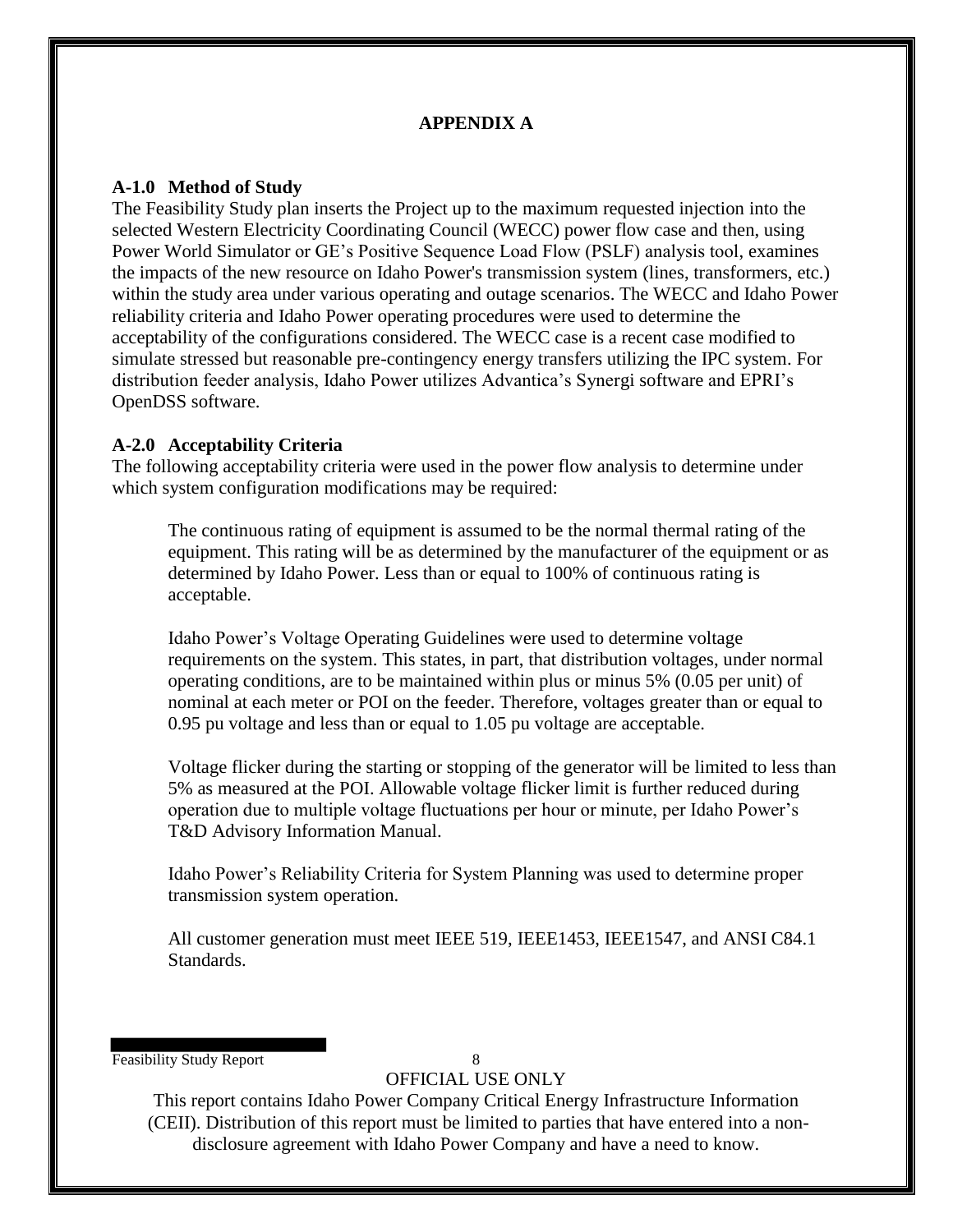All other applicable national and Idaho Power standards and prudent utility practices were used to determine the acceptability of the configurations considered. The stable operation of the system requires an adequate supply of volt-amperes reactive (VARs) to maintain a stable voltage profile under both steady-state and dynamic system conditions. An inadequate supply of VARs will result in voltage decay or even collapse under the worst conditions.

Equipment/line/path ratings used will be those that are in use at the time of the study or that are represented by IPC upgrade projects that are either currently under construction or whose budgets have been approved for construction in the near future. All other potential future ratings are outside the scope of this study. Future transmission changes may, however, affect current facility ratings used in the study.

## <span id="page-12-0"></span>**A-3.0 Electrical System Protection Guidance**

IPC requires electrical system protection per Requirements for Generation Interconnections found on the Idaho Power Web site,

**<http://www.idahopower.com/pdfs/BusinessToBusiness/facilityRequirements.pdf>**

1.2 MW Project Feasibility Study Report 9

OFFICIAL USE ONLY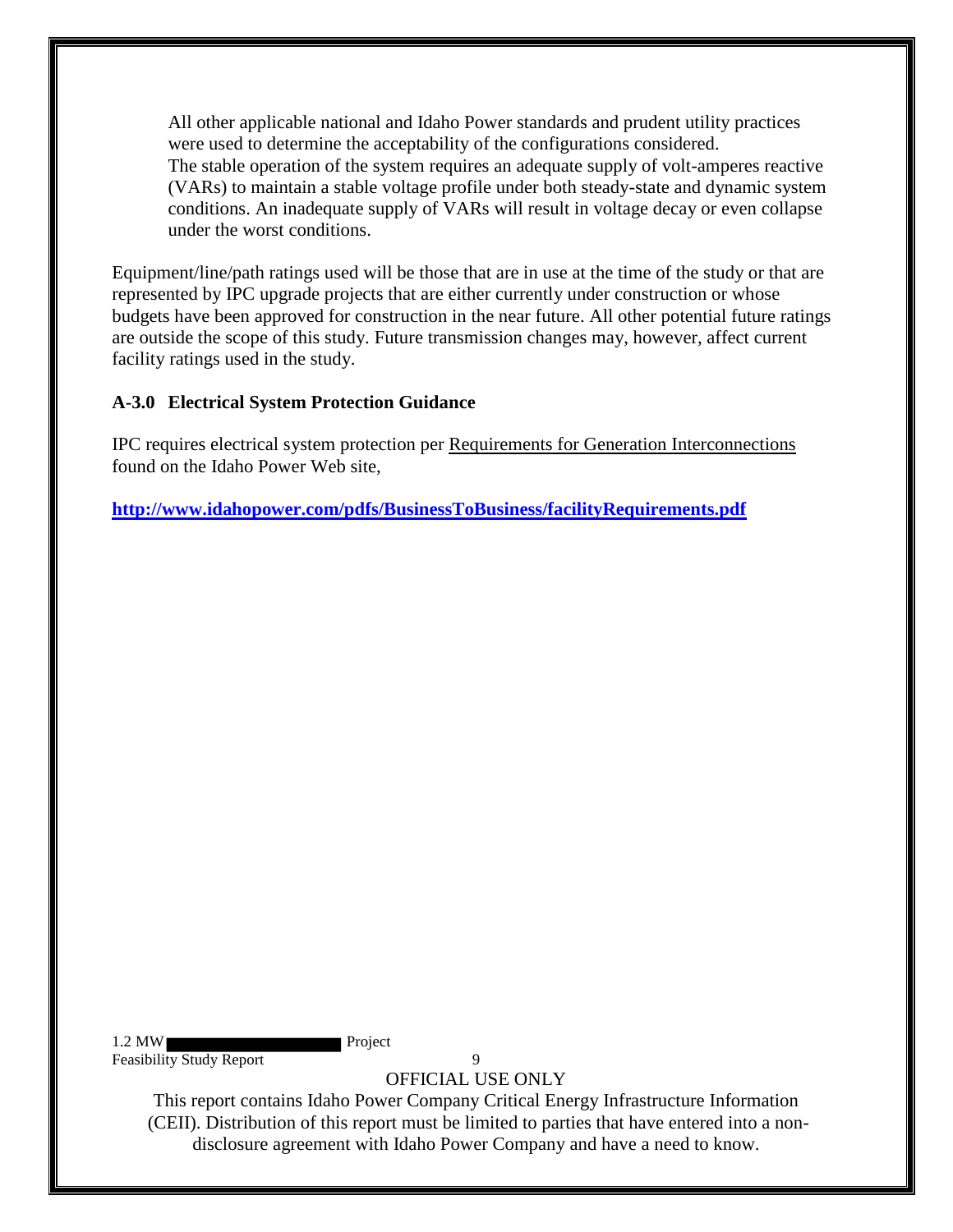<span id="page-13-0"></span>

|                          | <b>APPENDIX B</b>                                                                                                                                                                                                                                             |  |
|--------------------------|---------------------------------------------------------------------------------------------------------------------------------------------------------------------------------------------------------------------------------------------------------------|--|
| $B-1.0$                  | GI Project #494 Site Location                                                                                                                                                                                                                                 |  |
|                          |                                                                                                                                                                                                                                                               |  |
|                          |                                                                                                                                                                                                                                                               |  |
|                          |                                                                                                                                                                                                                                                               |  |
|                          |                                                                                                                                                                                                                                                               |  |
|                          |                                                                                                                                                                                                                                                               |  |
|                          |                                                                                                                                                                                                                                                               |  |
|                          |                                                                                                                                                                                                                                                               |  |
|                          |                                                                                                                                                                                                                                                               |  |
|                          |                                                                                                                                                                                                                                                               |  |
|                          |                                                                                                                                                                                                                                                               |  |
|                          |                                                                                                                                                                                                                                                               |  |
|                          |                                                                                                                                                                                                                                                               |  |
|                          |                                                                                                                                                                                                                                                               |  |
|                          |                                                                                                                                                                                                                                                               |  |
|                          |                                                                                                                                                                                                                                                               |  |
|                          |                                                                                                                                                                                                                                                               |  |
|                          | Figure 1 Location of<br>$-GI$ #494                                                                                                                                                                                                                            |  |
| 1.2 MW                   | Project                                                                                                                                                                                                                                                       |  |
| Feasibility Study Report | 10<br>OFFICIAL USE ONLY                                                                                                                                                                                                                                       |  |
|                          | This report contains Idaho Power Company Critical Energy Infrastructure Information<br>(CEII). Distribution of this report must be limited to parties that have entered into a non-<br>disclosure agreement with Idaho Power Company and have a need to know. |  |